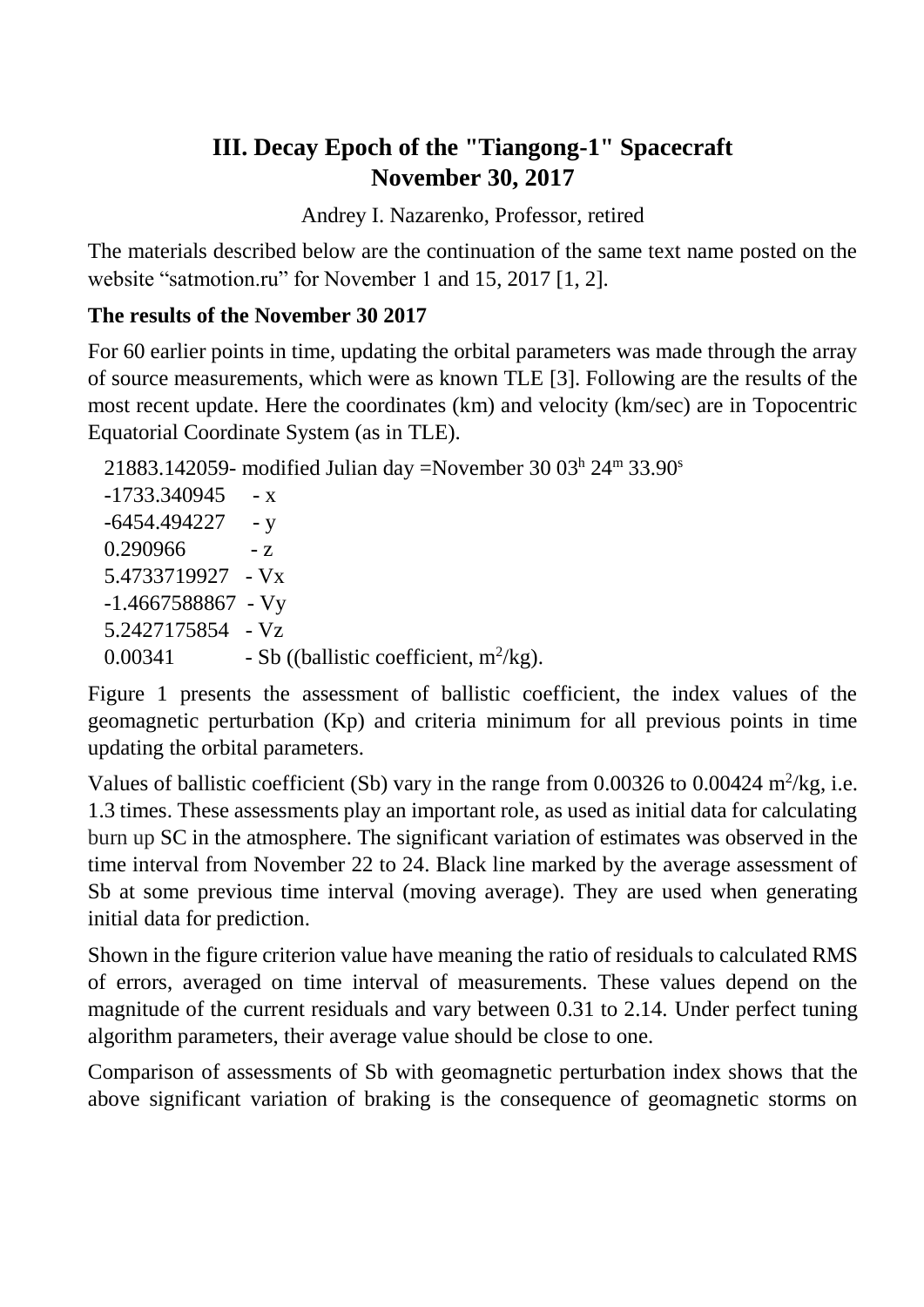November 21, which led to additional heating up of the atmosphere and the corresponding increase in its density. The last smoothed ballistic coefficient value  $(0.00372 \text{ m}^2/\text{kg})$  was used as a constant value in the prediction of the SC motion until his entering the dense layers of the atmosphere.



Criterion values (quadratic forms) are of important significance for checking the orbit determination. It is visible from figure that the maximum value are reached at instant of time when ballistic coefficient values are changes significant, i.e., at instant of significant unpredictable changes of atmospheric density. In these times the consistency of measurements with the computational motion model deteriorates, which leads to an increase in residuals. The criterion value, averaged according to figure data, equals 1.02, i.e. practically coincides with the perfect value.

The last smoothed ballistic coefficient value  $(0.00372 \text{ m}^2/\text{kg})$  was used as a constant value in the prediction of the SC motion until his entering the dense layers of the atmosphere. Relevant results prediction for these initial data (ID 3) are shown in Figure 2. When this scatter plot is prepared, the time step of 100 minutes was used. That is why the figure has a peculiar appearance.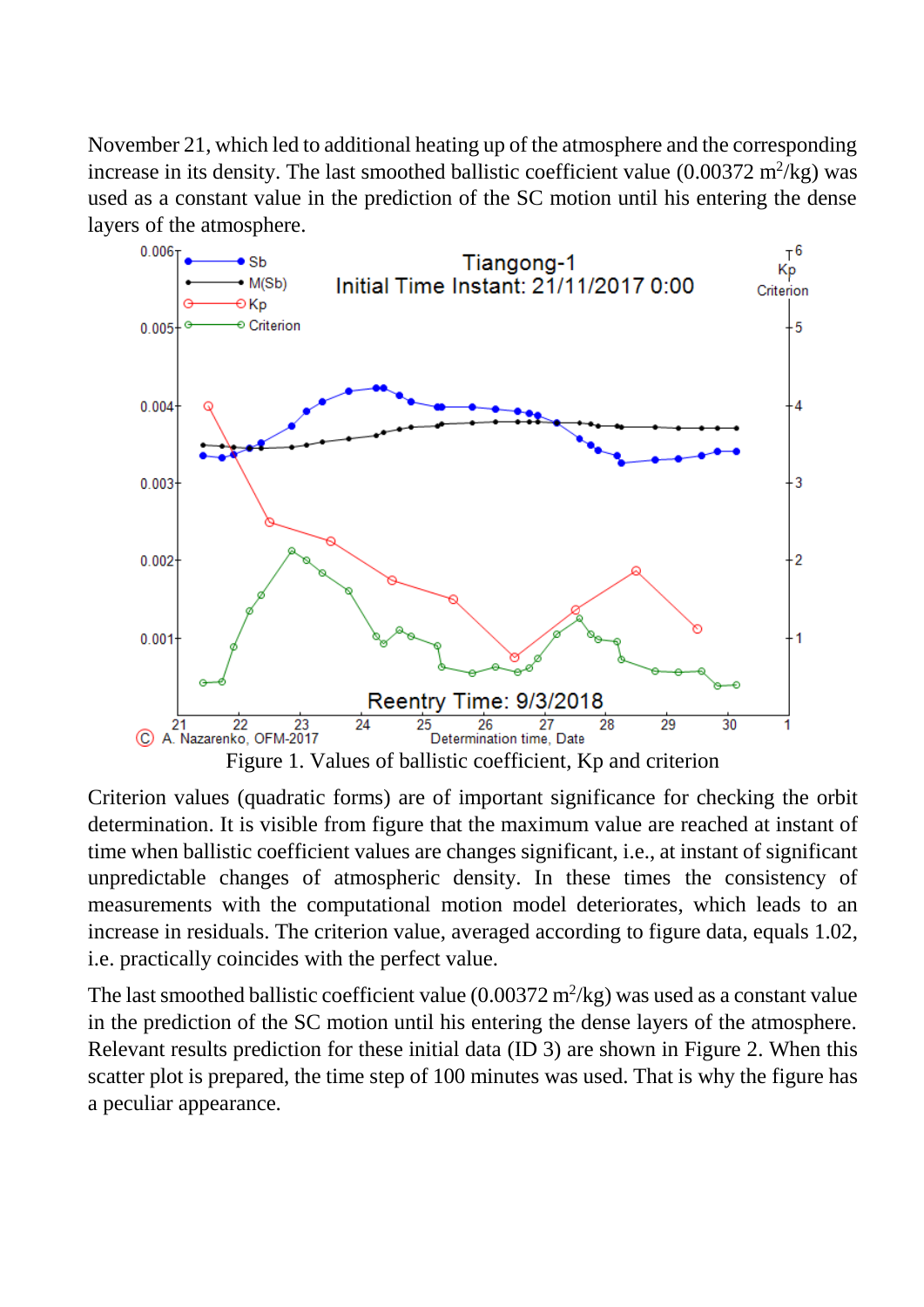

# **Reentry Information.**

## **Tianging-1 is predicted to reenter in 2018, March 09 ±7 days.**

#### **Recent publication**

This prediction was performed by The Aerospace Corporation on 2017 November 21 Altitude Over Past Year & Future Prediction